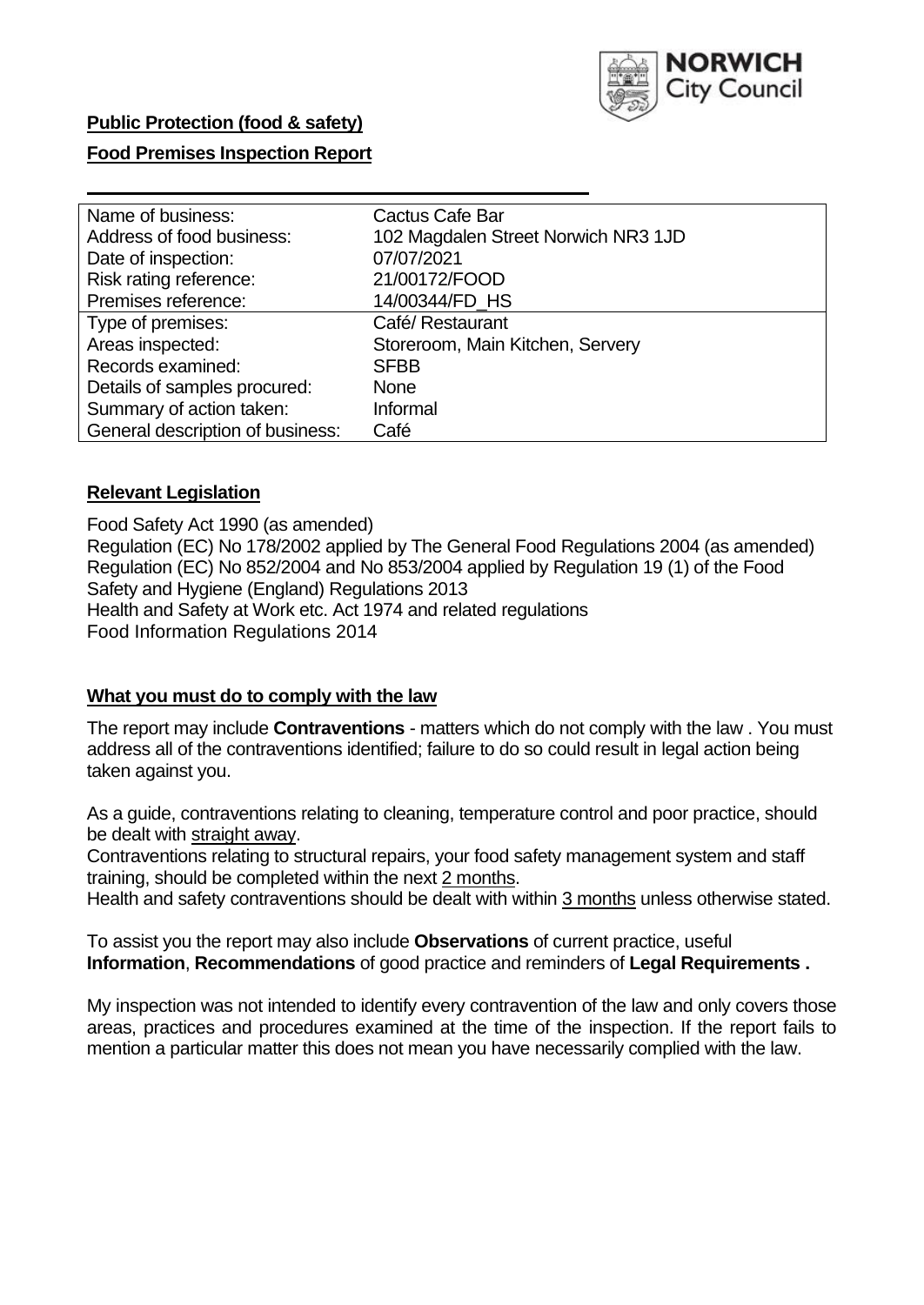# **FOOD SAFETY**

# **How we calculate your Food Hygiene Rating:**

 The food safety section has been divided into the three areas which you are scored against for the hygiene rating: 1. food hygiene and safety procedures, 2. structural requirements and 3. confidence in management/control procedures. Each section begins with a summary of what was observed and the score you have been given. Details of how these scores combine to produce your overall food hygiene rating are shown in the table.

| <b>Compliance Area</b>                     |          |    |           | <b>You Score</b> |                |    |           |                 |                |  |  |
|--------------------------------------------|----------|----|-----------|------------------|----------------|----|-----------|-----------------|----------------|--|--|
| Food Hygiene and Safety                    |          |    |           | $\overline{0}$   | 5              | 10 | 15        | 20              | 25             |  |  |
| <b>Structure and Cleaning</b>              |          |    | $\Omega$  | 5.               | 10             | 15 | 20        | 25              |                |  |  |
| Confidence in management & control systems |          |    | $\Omega$  | 5                | 10             | 15 | 20        | 30 <sup>°</sup> |                |  |  |
|                                            |          |    |           |                  |                |    |           |                 |                |  |  |
| <b>Your Total score</b>                    | $0 - 15$ | 20 | $25 - 30$ |                  | $35 - 40$      |    | $45 - 50$ |                 | > 50           |  |  |
| <b>Your Worst score</b>                    | 5        | 10 | 10        |                  | 15             |    | 20        |                 | $\blacksquare$ |  |  |
|                                            |          |    |           |                  |                |    |           |                 |                |  |  |
| <b>Your Rating is</b>                      | 5        | 4  |           | 3                | $\overline{2}$ |    |           |                 |                |  |  |

Your Food Hygiene Rating is 3 - a generally satisfactory standard

# **1. Food Hygiene and Safety**

 with legal requirements. You have safe food handling practices and procedures and all the Food hygiene standards are high. You demonstrated a very good standard of compliance necessary control measures to prevent cross-contamination are in place. Some minor contraventions require your attention. **(Score 5)** 

000300

# Contamination risks

**Contravention** The following exposed ready-to-eat food and or its packaging to the risk of cross-contamination with foodborne bacteria from raw meat or unwashed fruits and vegetables:

- • raw food i.e eggs were being stored next to ready-to-eat foods i.e peppers in the fridge
- food was being stored on the floor
- allergens were being stored together i.e nuts and flour

**Legal requirement** Food must be stored off the floor where it might be at risk of contamination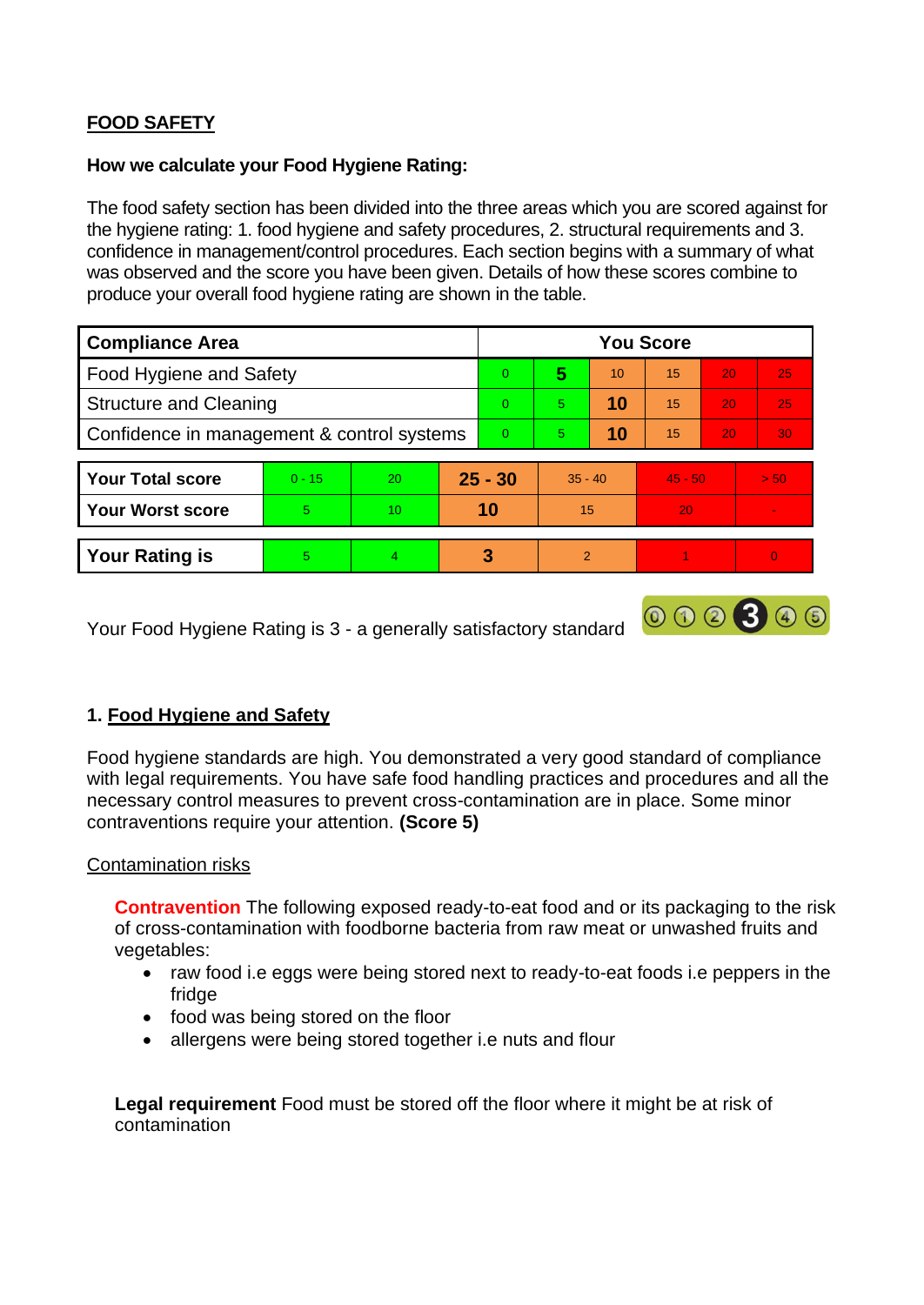#### Hand-washing

**Observation** I was pleased to see handwashing was well managed.

# Temperature Control

**Observation** I was pleased to see you were able to limit bacterial growth and/or survival by applying appropriate temperature controls at points critical to food safety and that you were monitoring temperatures.

#### Unfit food

**Recommendation** You should have a system to identify when open or prepared foods need to be used by or discarded, to ensure the food is fit for consumption. I recommend you apply labels which give a date that is 2 days after the day of production e.g. if food is opened on Monday it should be used by the end of Wednesday (an exception is rice which should not be kept longer than 24 hours)

#### Poor Practices

 **Contravention** The following matters represented poor practice and if allowed to continue may cause food to become contaminated or lead to its deterioration:

- no date label on container storing buttercream in Bosch fridge
- recommendation that eggs are stored in the fridge • eggs were being stored at ambient temperatures. It is a government
- open canned foods were being stored in the fridge

 **Legal requirement** once opened, canned food which is to be stored should be transferred to plastic covered containers, designed for the storage of food, to prevent chemical contamination of the food

# **2. Structure and Cleaning**

The structure facilities and standard of cleaning and maintenance are of a generally satisfactory standard but there are some repairs and/or improvements which are required in order for you to comply with the law. Pest control and waste disposal provisions are adequate. The contraventions require your attention; although not critical to food safety they may become so if not addressed. **(Score 10)**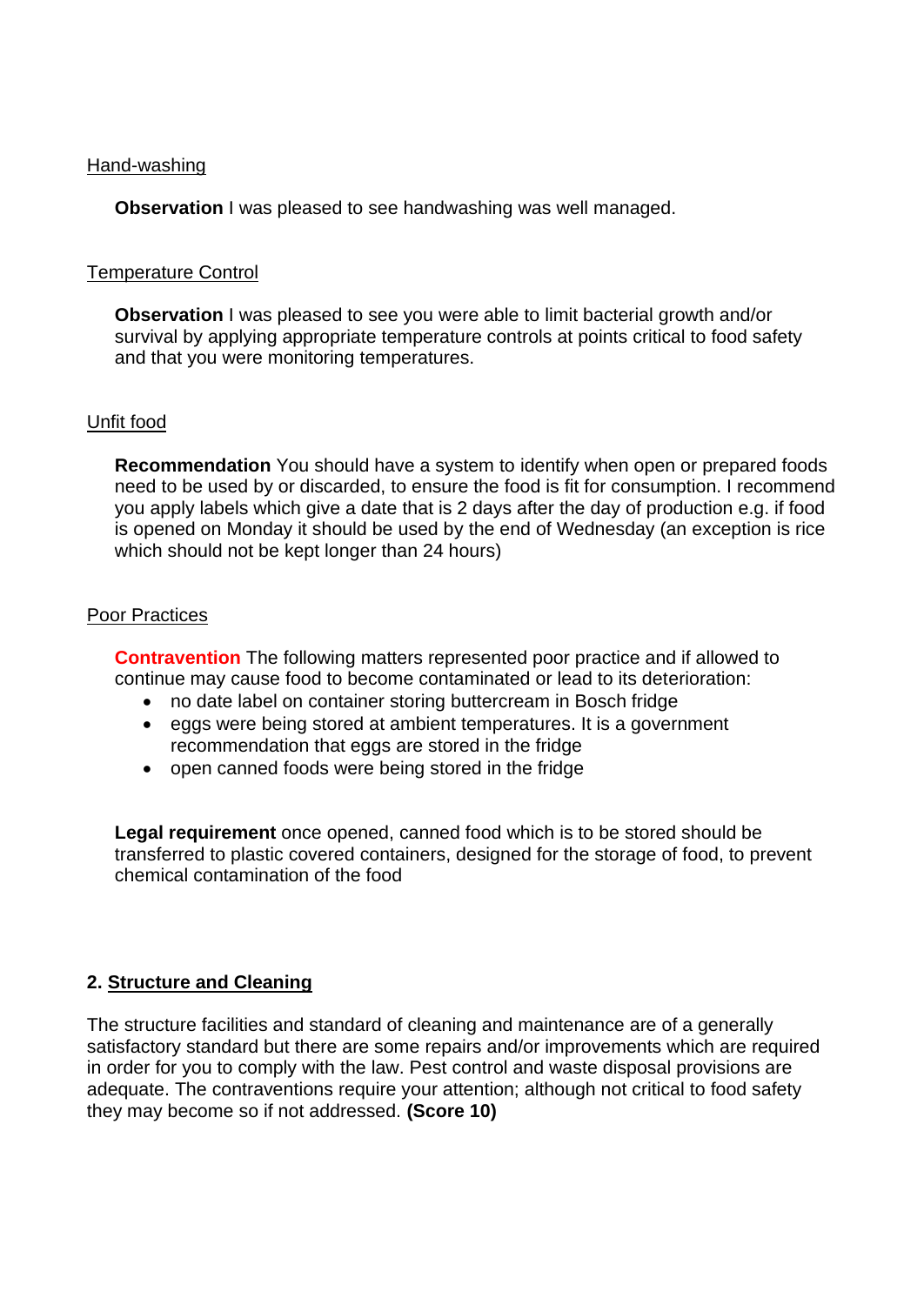# Cleaning of Structure

**Contravention** The following items were dirty and require more frequent and thorough cleaning:

- floor/wall junctions
- flooring behind and under equipment
- skirting boards

# Cleaning of Equipment and Food Contact Surfaces

**Contravention** The following items are dirty and must be cleaned:

- fridge and freezer seals
- chest freezer needs defrosting
- microwave
- interior to bottom of container storing dried goods
- interior shelves to LG fridge
- ice seen to rear of Polar fridge

#### Cleaning Chemicals / Materials / Equipment and Methods

**Observation** I was pleased to see that your cleaning materials, methods and equipment were able to minimise the spread of harmful bacteria between surfaces.

#### **Maintenance**

**Contravention** The following had not been suitably maintained and must be repaired or replaced:

- split seals to Bosch fridge
- split seals to LG fridge
- worn tape to chest freezer
- handle to Hotpoint freezer
- handle missing to chest freezer
- wall where the fryers are sited
- flooring underneath sink behind bar

#### Facilities and Structural provision

 **Observation** I was pleased to see the premises had been well maintained and that adequate facilities had been provided.

# Pest Control

**Contravention** Pest proofing is inadequate particularly in the following areas: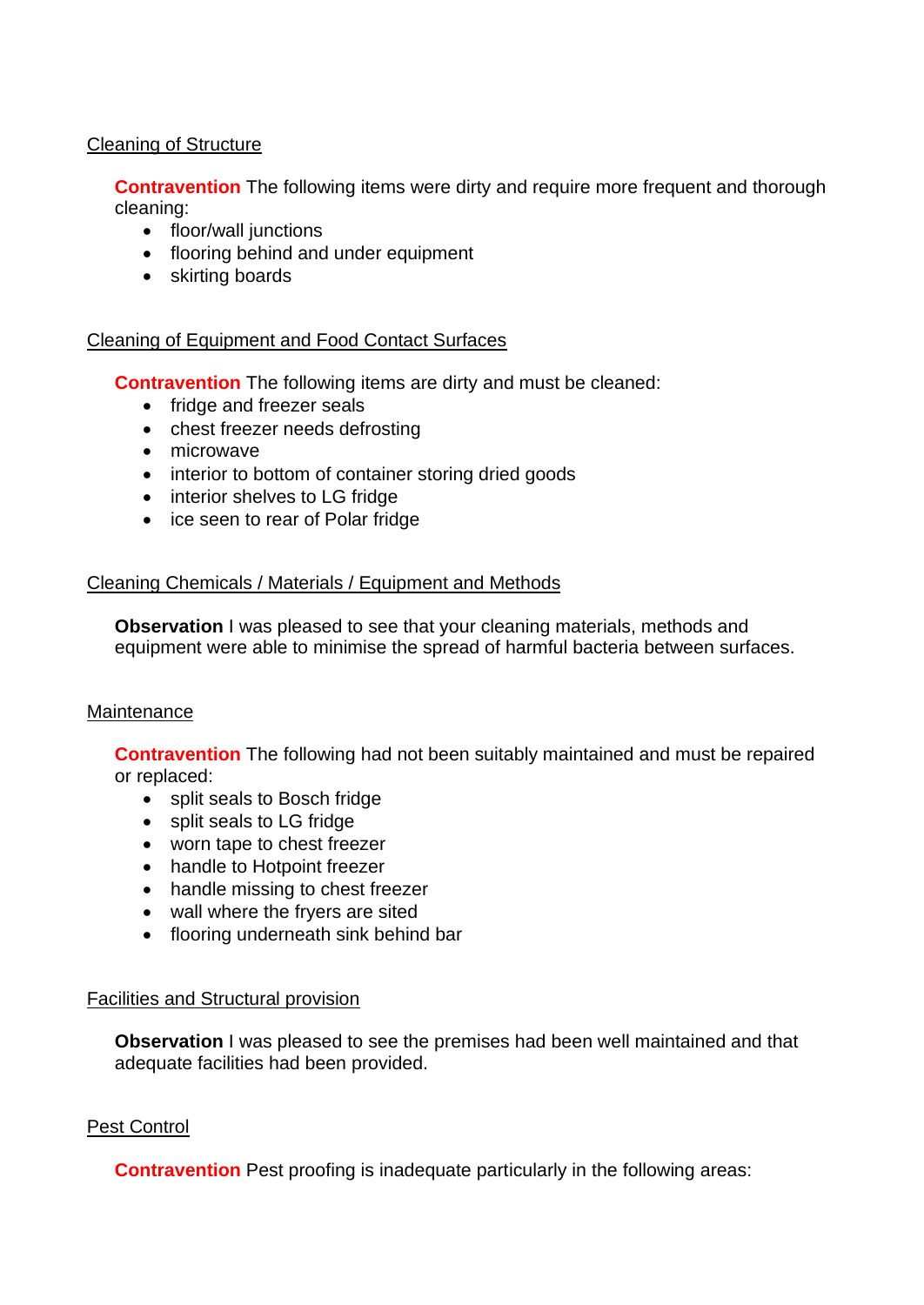• garage door needs pest proofing

# **3. Confidence in Management**

 There are generally satisfactory food safety controls in place although there is evidence of some non-compliance with the law. The contraventions require your attention; although not critical to food safety they may become so if not addressed. **(Score 10)** 

# Safer Food Better Business/Food Safety Management System that works

**Contravention** The Management sections in your Safer food Better Business (SFBB) pack are intended to demonstrate you are in day-to-day control of the hazards to food. The following Management sections were either missing, incomplete or not up-to-date:

- cleaning schedule
- contacts list
- suppliers list

 **Recommendation** I recommend that you monitor and record fridge and freezer temperatures

# Food Hazard Identification and Control

**Contravention** You have not identified these food hazards or the methods of control at critical points in your operation:

• cross-contamination

# Proving Your Arrangements are Working Well

**Contravention** You are not working to the following safe methods in your SFBB pack:

- cross contamination/ physical or chemical contamiation
- food allergies as they were being stored with other foods in the containers underneath the stainless steel table
- cleaning

# **Traceability**

**Observation** Your records were such that food could easily be traced back to its supplier.

# Waste Food and other Refuse

 **Observation** You had measures in place to dispose of waste food appropriately and were employing the services of an approved waste contractor.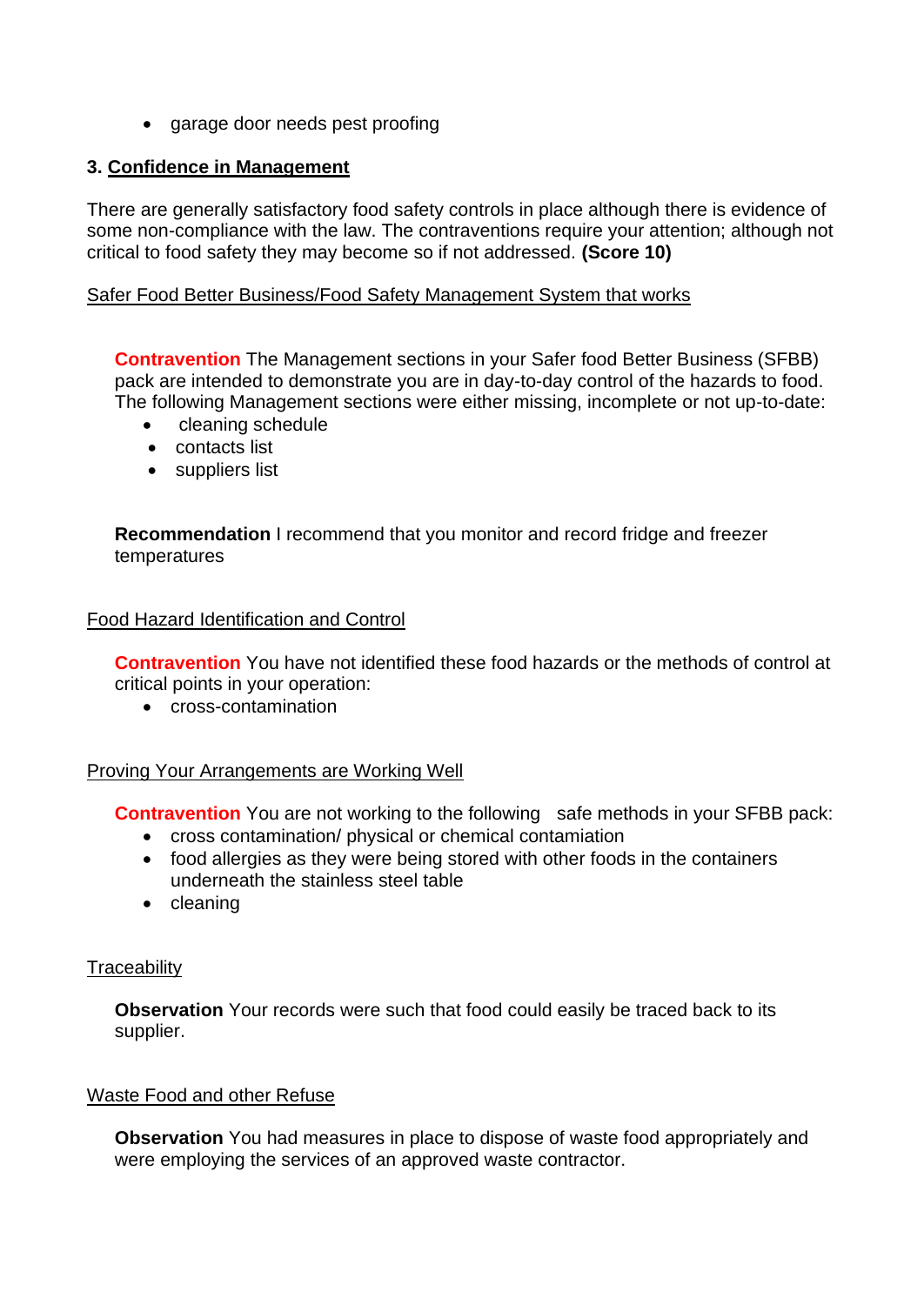# **Training**

**Recommendation** A Level 2 Award in Food Safety in Catering or its equivalent (a 6-hour course leading to the award of a recognised certificate in food hygiene) would be appropriate for your food handlers. Booking details for the equivalent CIEH course are on our website:<www.norwich.gov.uk>

**Recommendation** A Level 3 Award for Supervising Food Safety in Catering would be appropriate for your supervisory staff and those with managerial responsibility.

**Recommendation** Catering staff should refresh their food hygiene knowledge every 3 years so that they stay up to date with current legislation and good practice. Booking details for this course are on our website:<www.norwich.gov.uk>

# Infection Control / Sickness / Exclusion Policy

**Observation** Policies were in place to prevent any infected food handler from contaminating food.

#### **Allergens**

**Contravention** You are failing to manage allergens properly:

• you are not informing customers about the risks of cross contamination with allergens

 **Information** The Food Standards Agency has produced a chart that you may find useful <www.food.gov.uk/sites/default/files/media/document/allergen-chart.pdf>

**Information** The Food Information Regulations require that you know what allergens are in the food you provide. You can no longer claim you don?t know what allergens are present. Neither can you simply state that all the foods you serve might contain an allergen:

- be sure you know exactly what your allergens are
- convey this information to your customers accurately and consistently

 **Recommendation** Make a chart listing all your meals together with the 14 allergens (if present). Bring the chart to the attention of your customers and your staff.

**Information** The 14 allergens are:

• cereals containing gluten